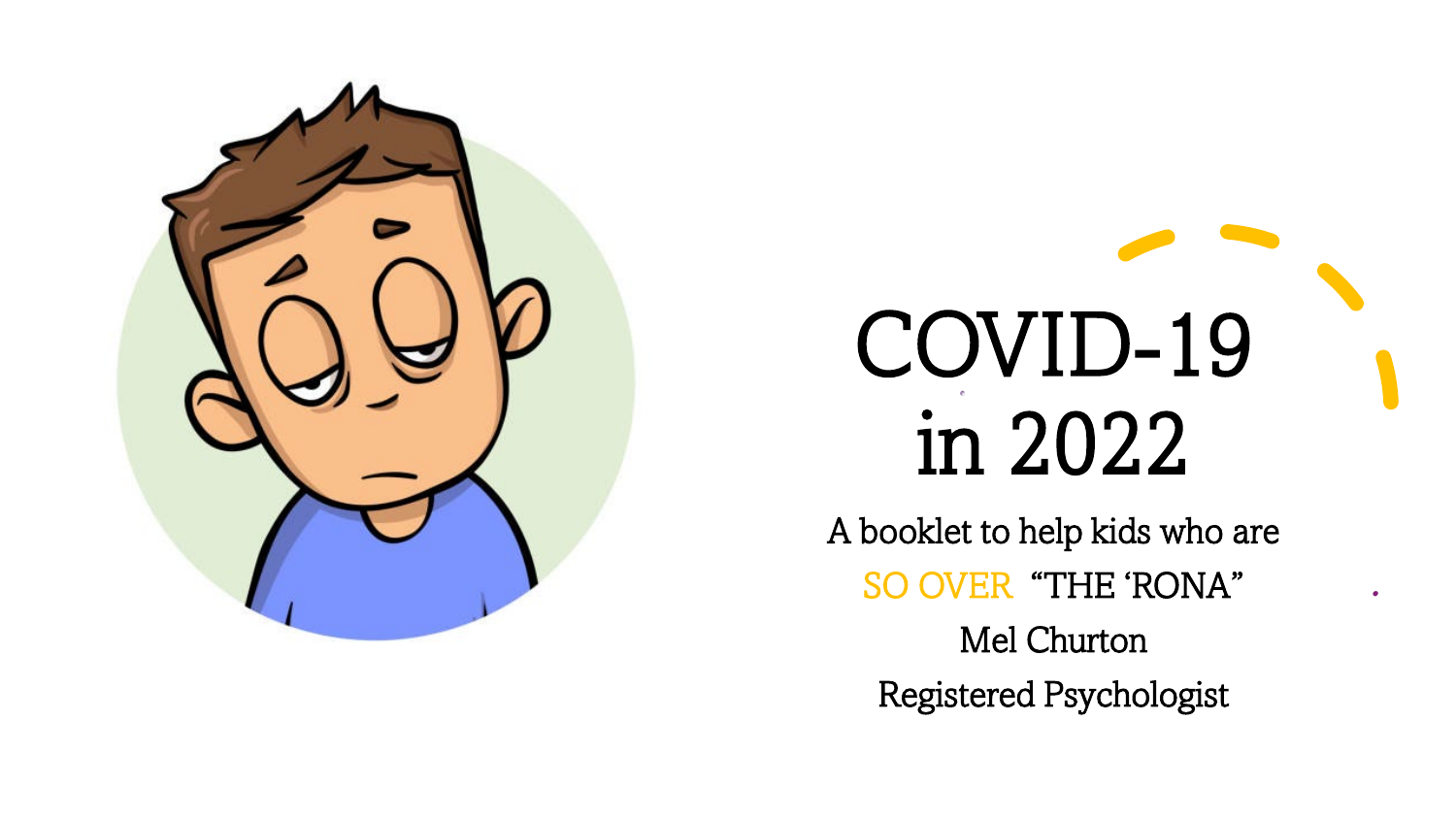## Why is **COVID** still around?

- COVID is a virus that keeps changing.
- First alpha, then delta.
- Now we have OMICRON.
- The virus **mutates or** changes and adapts as it spreads wanting to stay alive.
- Each new **variant** or different type of COVID causes slightly different disease. Delta mainly affected the lungs. Omicron is more like a bad cold or tummy ache.
- Each time COVID changes, Scientists and Doctors learn more about how to protect us. This is a good thing!

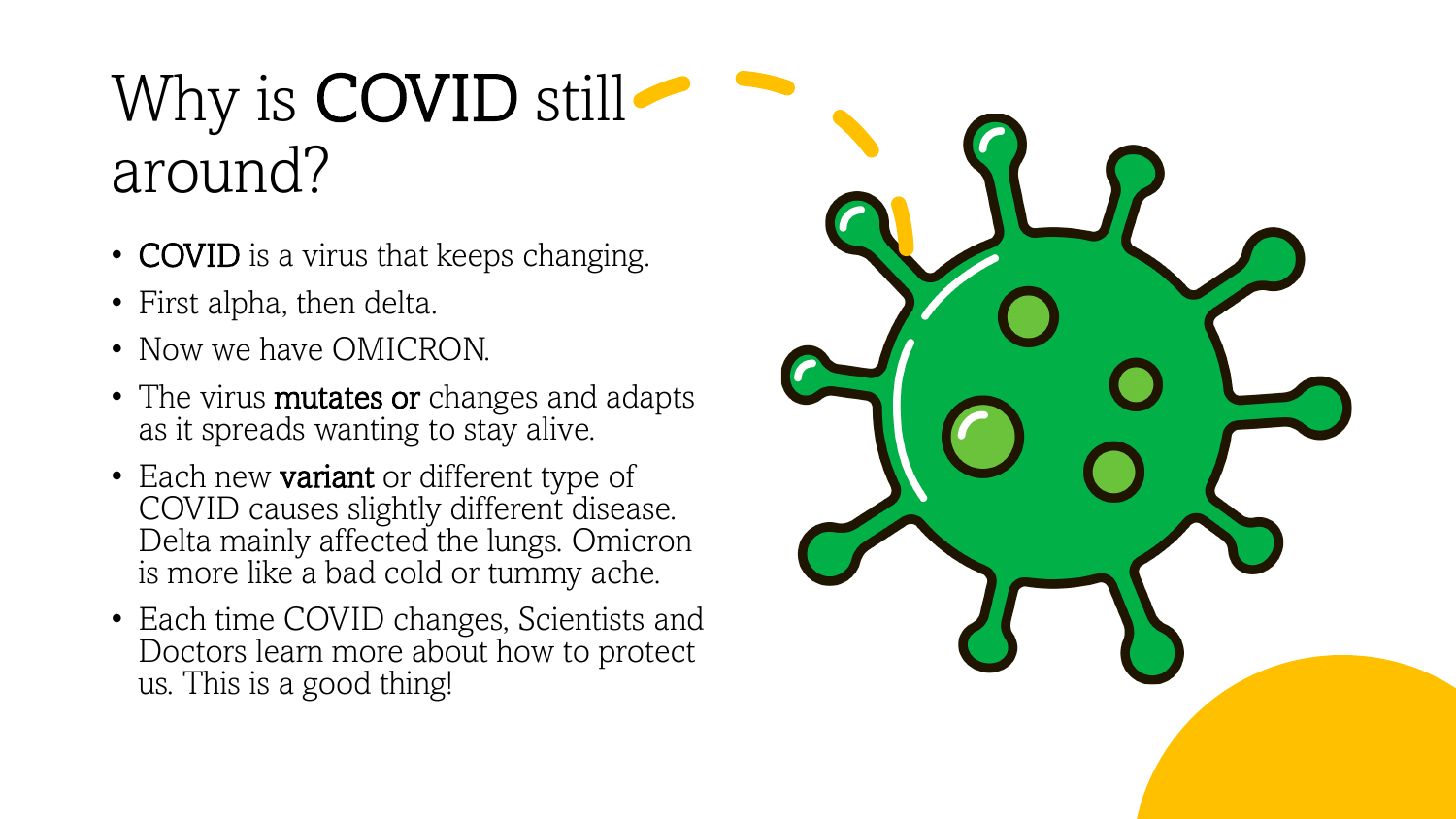# Will **COVID** ever go away?

- **COVID** is going to keep coming and going over the next 1-2 years.
- We hope it will eventually turn into something like the flu or colds that come mainly in winter.
- As we learn about **COVID**, we will learn about what we need to do differently-
	- Maybe we will always have the windows open a little bit to let COVID blow away.
	- Maybe we might need to develop a different vaccine?
	- Maybe we will wear masks when we are unwell like they do in Japan?
	- All these things could help!

|         | News Tobay           |  |  |
|---------|----------------------|--|--|
|         | HH<br>$\overline{1}$ |  |  |
|         |                      |  |  |
| TT reds |                      |  |  |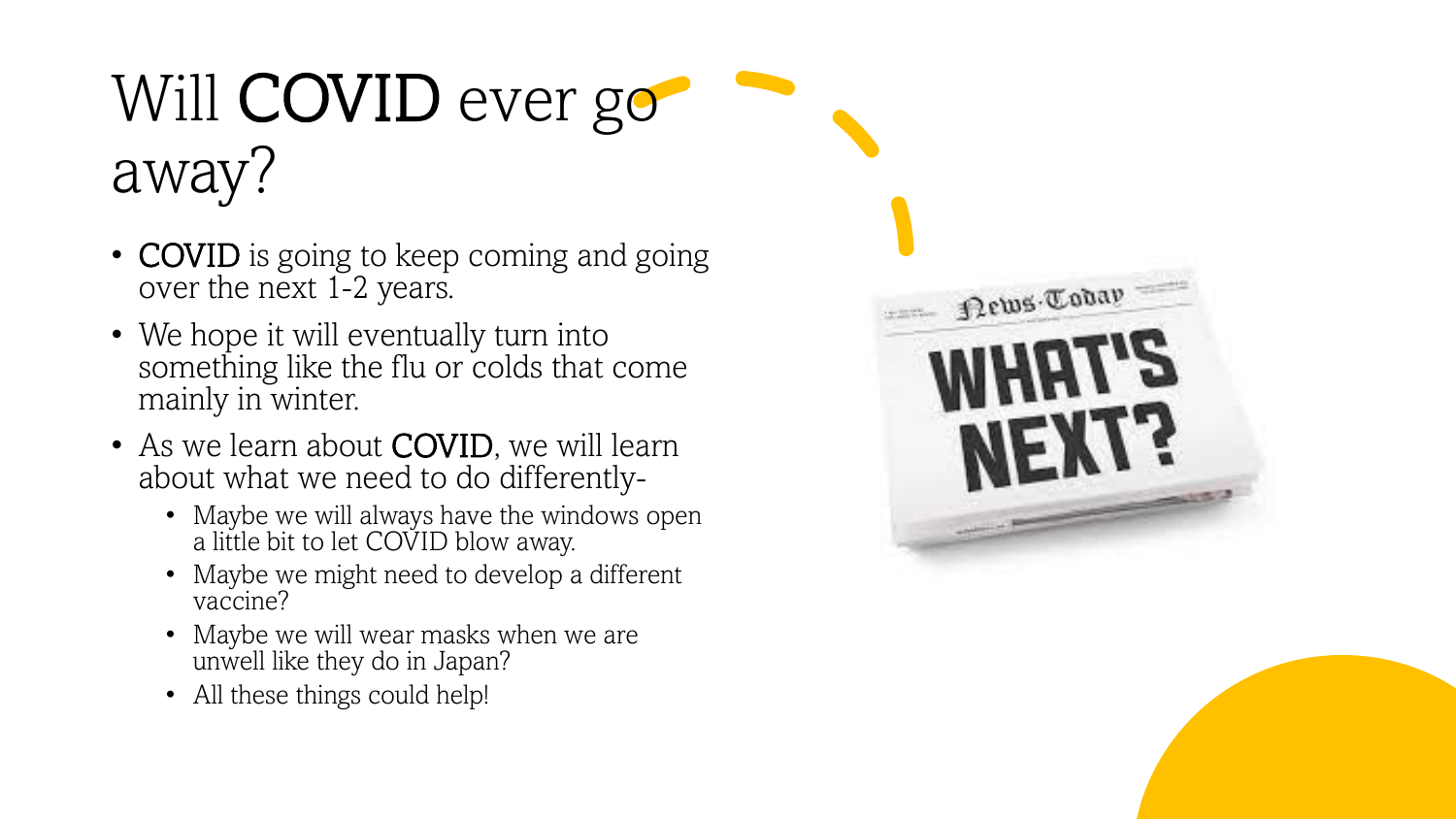### I'm SO OVER Covid!!!! I feel like life will never be 'normal' again….

Most people are **SO OVER Covid**. It has stopped a lot of good things happening  $\odot$ 

#### BUT:

Staying home has stopped the spread of illness.

The vaccines have made people get less sick.

 Masks have stopped germs spreading so we can go out and stay safe.

 $\odot$  Not having lots of people get together in small spaces has slowed the rate of infection.

All this stuff has been **very hard.** Most people want things back to the way they were! Hang in there.

In time, life will get closer to normal again. It won't be the same but will be a new, better normal.

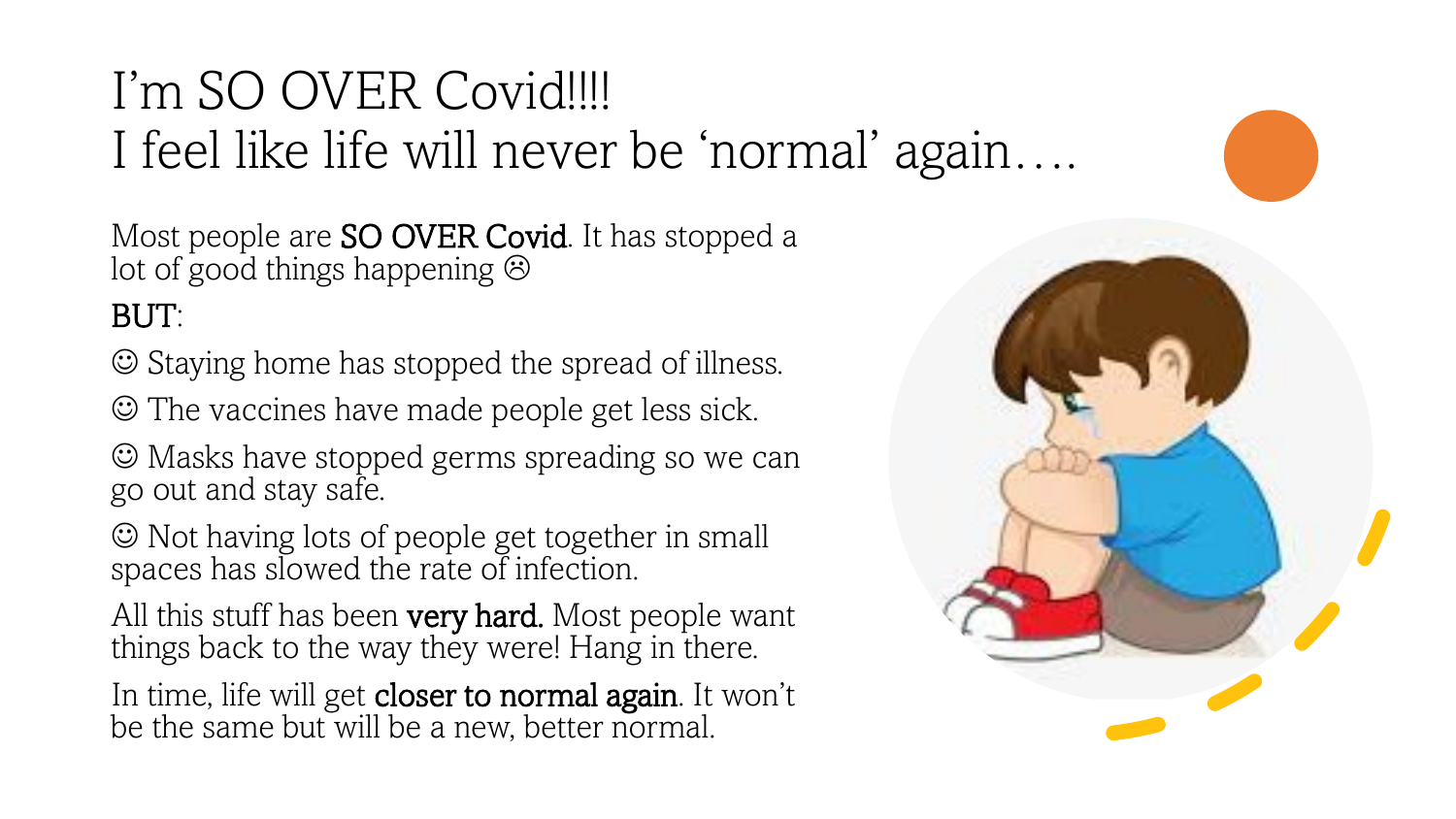## I feel sad and down sometimes …

- If you feel sad, it is OK to say how you feel and it's OK to have a little bit of a cry.
- If you feel down sometimes, this is **normal** because COVID has been a really big thing to get used to.
- When you feel grumpy, it's OK to have a little stomp or a little sulk.
- Maybe have a nana nap. When you are tired things always feel a bit harder to cope with.

BUT try not to get stuck! Thinking too much isn't very helpful and can make you more stressed  $\circledcirc$  Try to let it go!

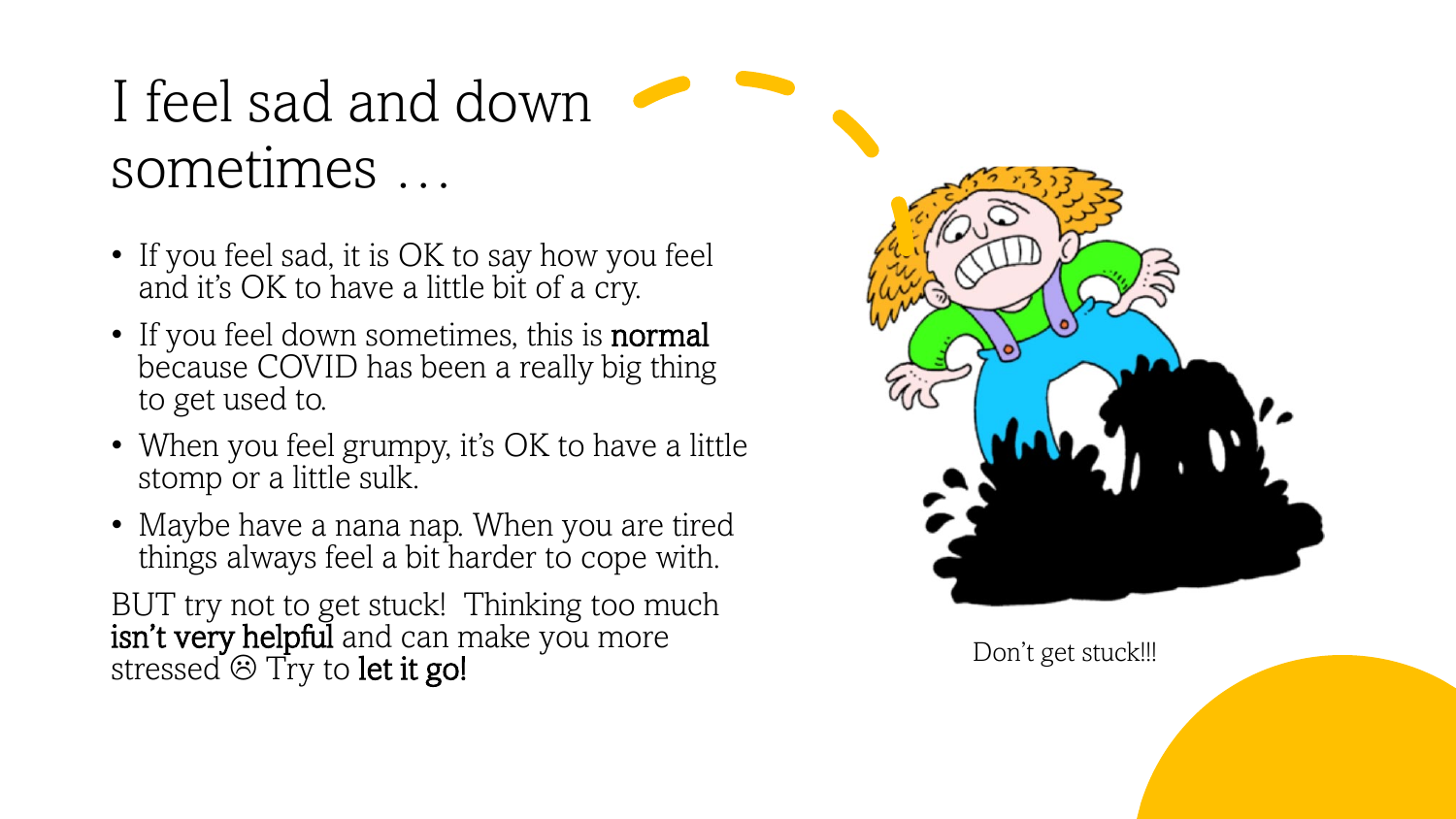## How can I make myself feel a bit happier?

#### DISTRACT YOURSELF!

- Listen to happy music or sing.
- Go for a walk, a run, a swim.
- $\odot$  Hit or kick a ball.
- $\odot$  Bounce on a tramp.
- Hang out with your mates- social distanced of course!
- Take some slow deeps breaths: Let it go
- Talk out how you feel and what you need.
- Ask for a hug. Hugs make everything better!

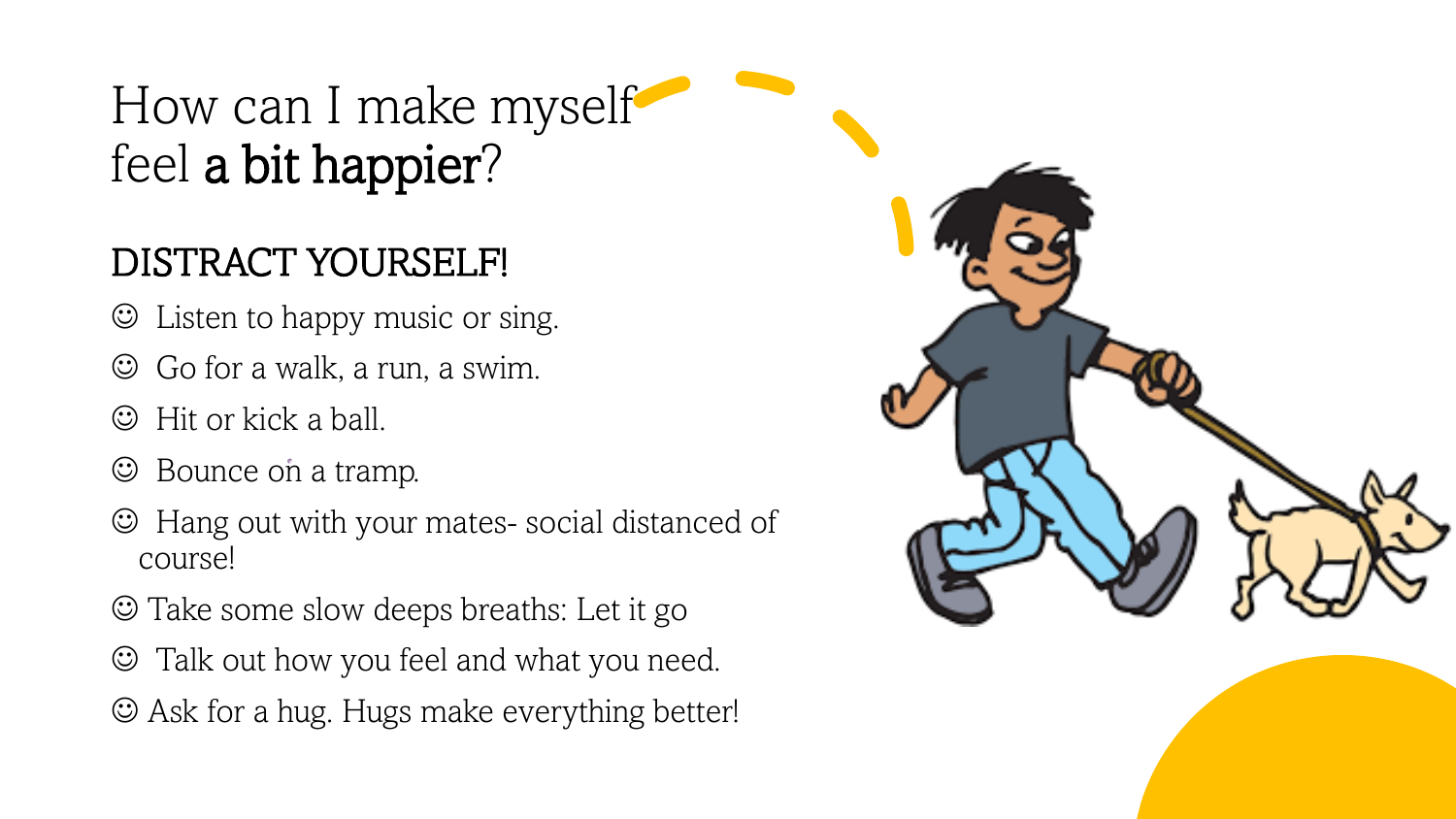You could even write your own letter to COVID telling it how you feel and why ….

Dear COVID, I just want to say....

I feel this way because ....

I wish …

From ….



Get those big feelings out, dump them and move on!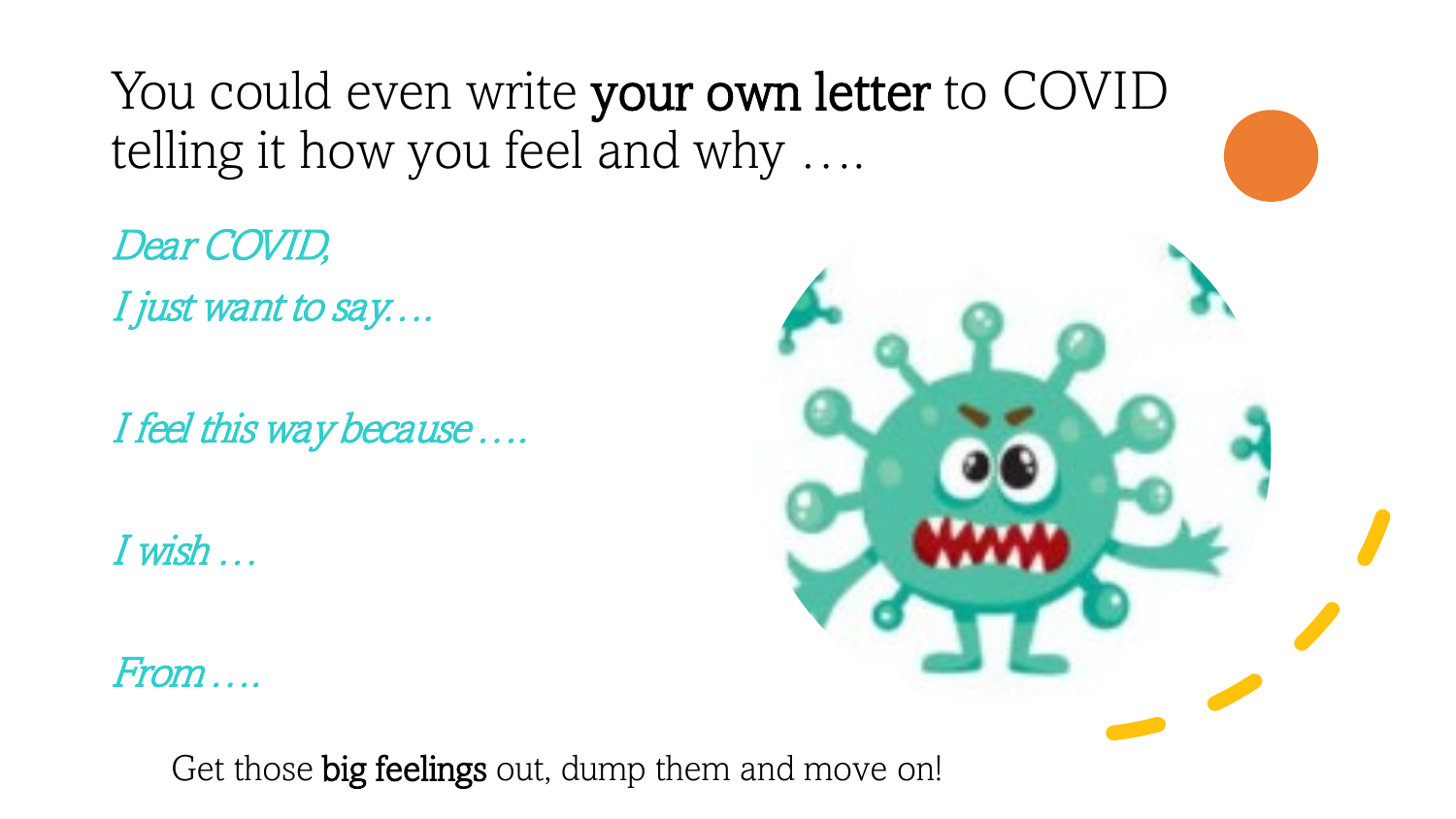

# Why do some people have to isolate?

- Viruses can't move by themselves; people take viruses with them and then breath COVID out into the air.
- If people stop meeting other people, COVID can't spread so easily.
- If people meet outside, COVID in the breath gets blown away.
- If someone in your house has COVID, open the windows to let COVID out. Try not to share the same air as them.
- You need to stay home until you know you haven't caught it: approx. 10 days.
- That stops you spreading it to other people.
- When you are COVID free, you can go back to school and adults can go back to work.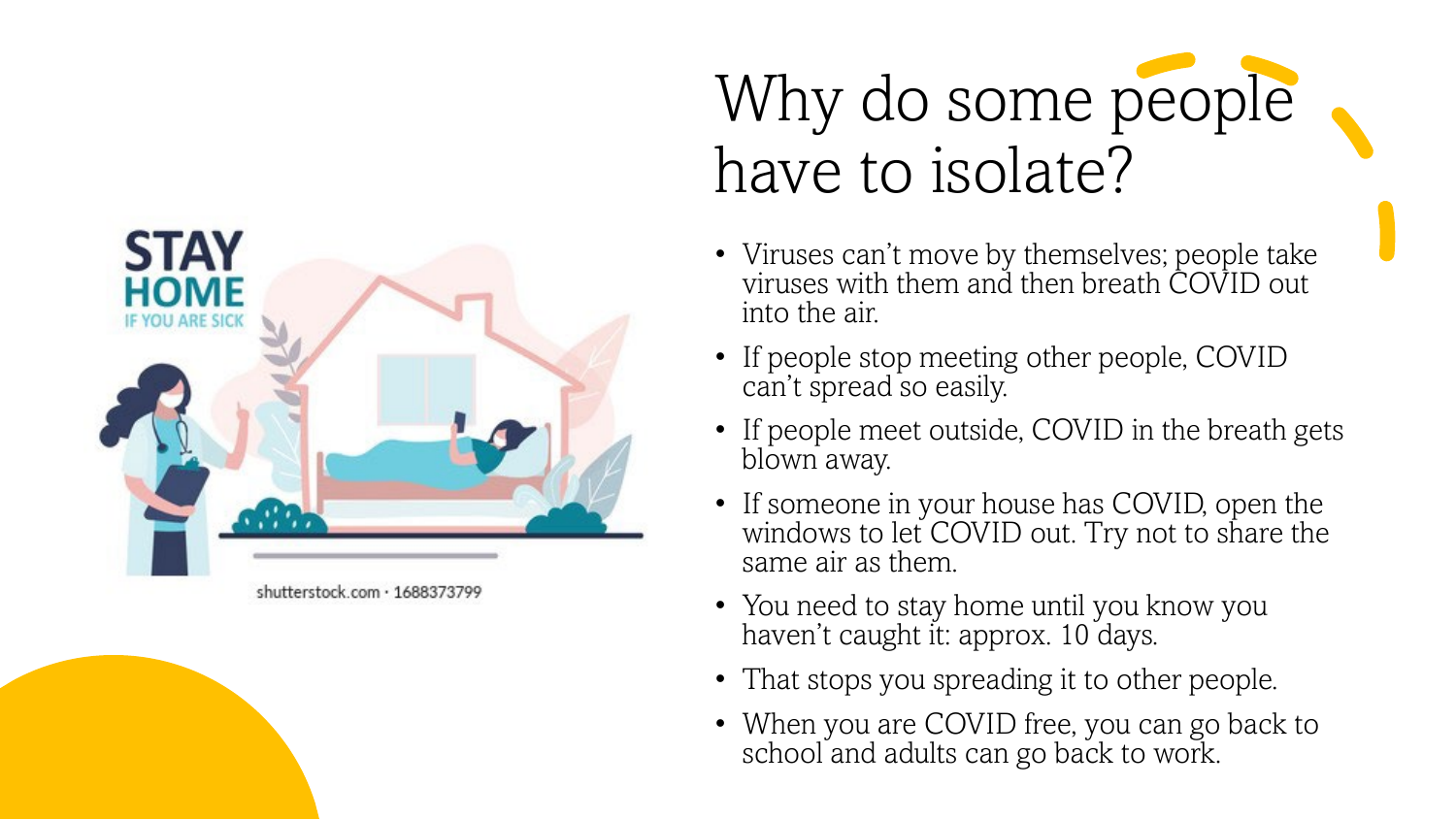# What if I catch it or someone I care about does?

- COVID is all around us now, so you *might* catch it.
- You might get a sore throat, a runny nose or a cough. Some people get an upset tummy or some muscles aches.
- A RAT test will show if this is COVID or just a cold.
- If you have been vaccinated, COVID won't be so bad for you.
- You will have to stay home until you are well again.
- If you get a bit more sick, you will go to the doctor.
- People who get really sick go to hospital.
- If you do get sick, it is best to rest, let people look after you and focus on getting well again.

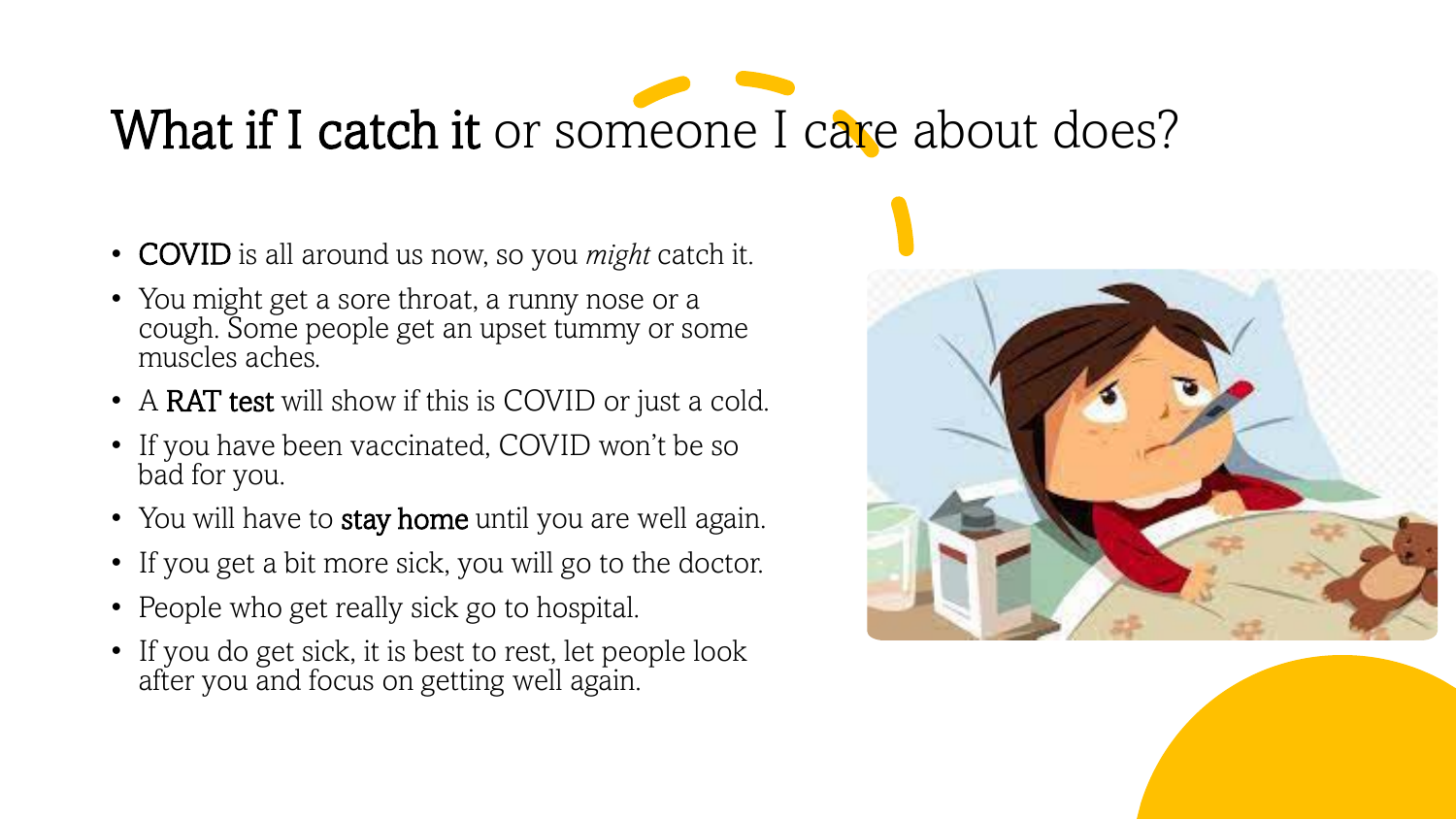## What is a **RAT** test?

- A RAT test (rapid antigen test) can quickly tell you if you have COVID.
- A long cotton bud goes in your nose and it is turned around 5 times.
- It is put in special liquid.
- This is dropped on a plastic slide.
- Two lines mean you have COVID, one line means you don't.
- You get the result in 15 minutes.
- Enter your result onto the website.
- It is super easy!





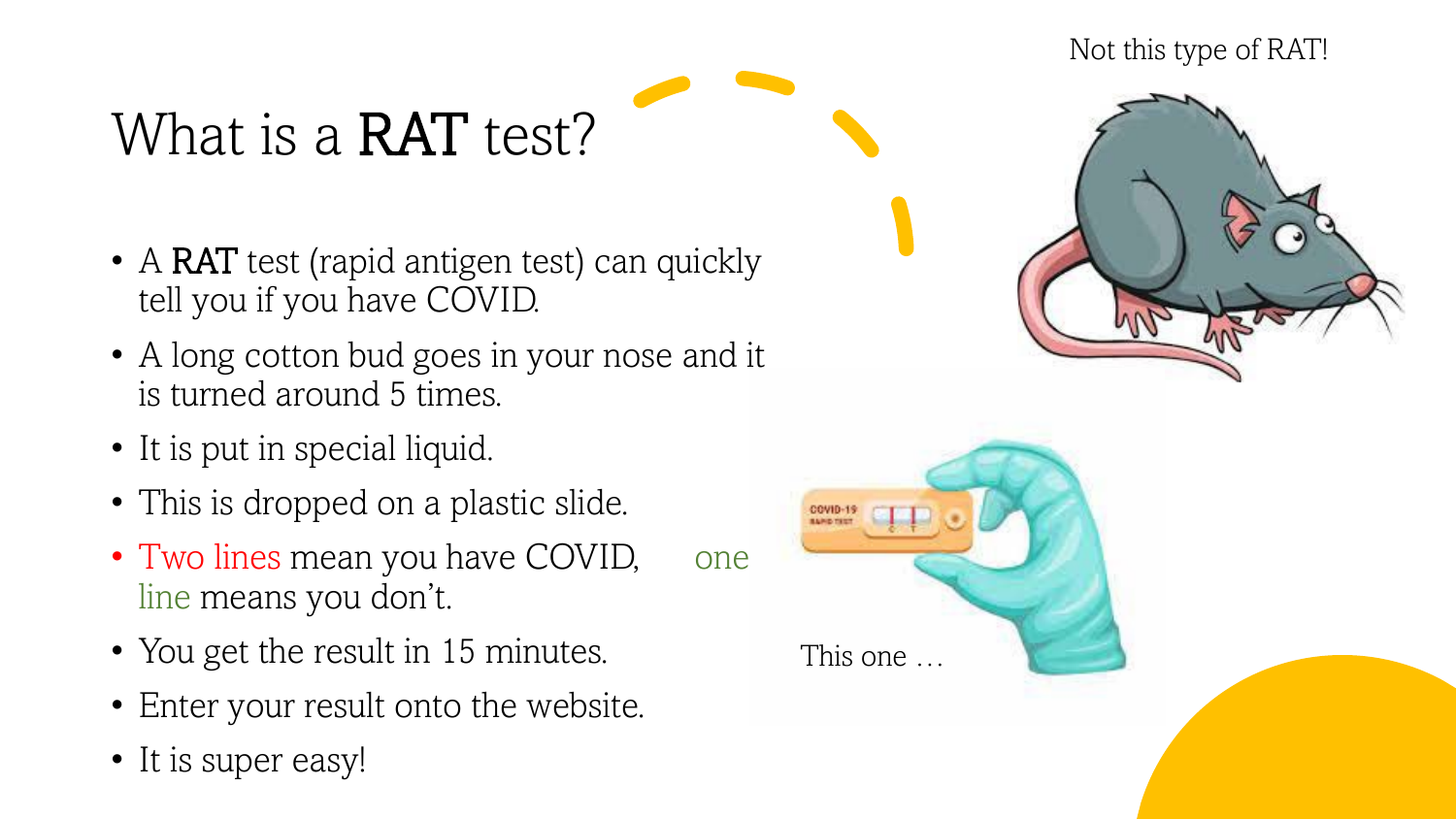# How to do a RAT

- Watch this clip of Eric, an ear, nose and throat doctor from Australia showing how to do a RAT with his daughter Moana
- Go low and go slow

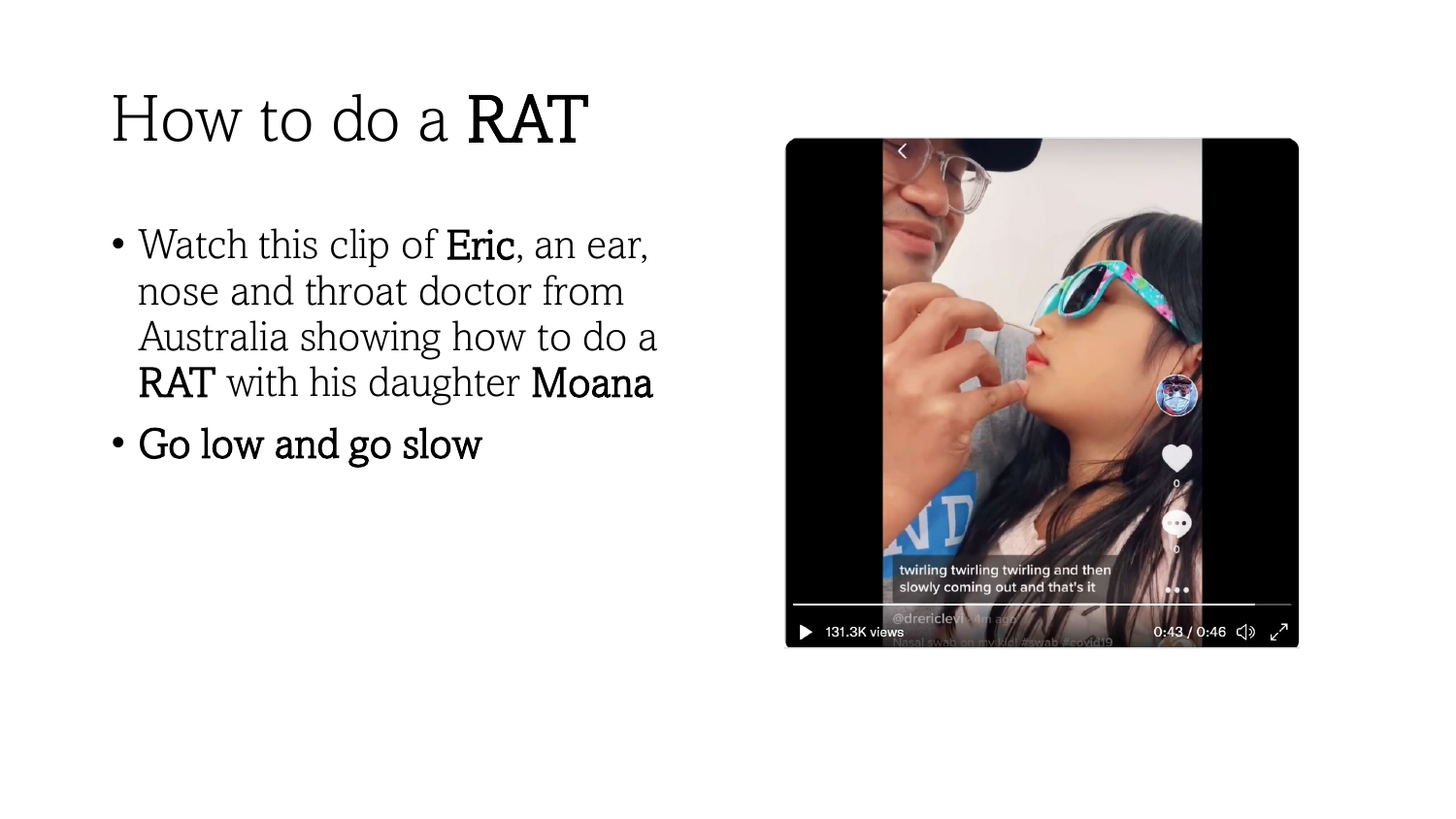## Remember these things will keep you safest:

- Wearing a mask over your mouth and nose
- Staying home when sick
- Be outside as much as possible
- Open windows to let it out
- Getting your COVID shot
- Social distancing
- Not sharing drink bottles or food
- Hand washing